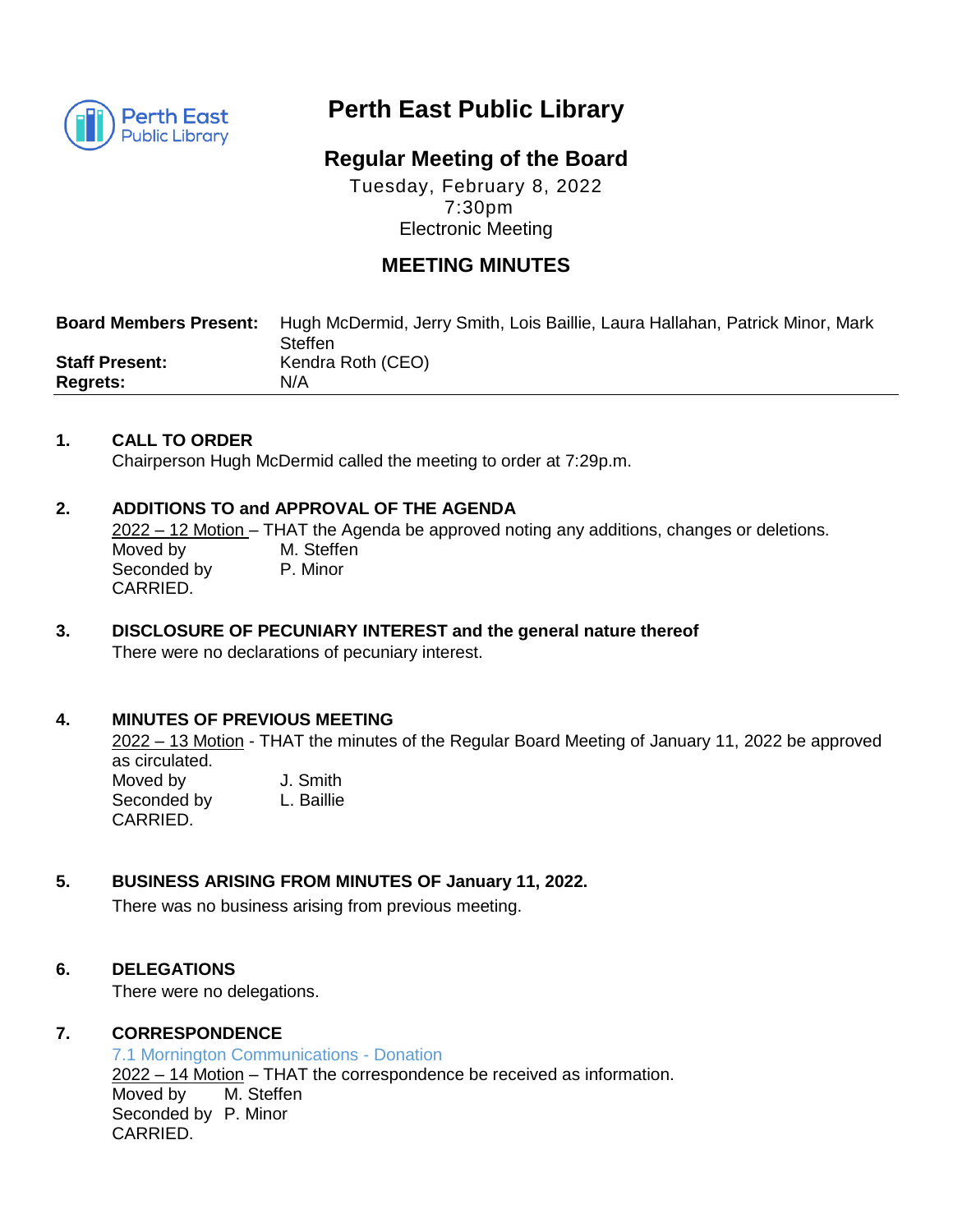#### **8. FINANCE REPORTS**

#### 8.1 Year-to-Date Reports

2022 – 15 Motion – THAT the un-audited January year-to-date reports be received as information. Moved by L. Hallahan Seconded by J. Smith CARRIED.

#### 8.2 Accounts Payable

2022 – 16 Motion – THAT the January informal listing of Accounts Payable be received as information. Moved by **L. Baillie** Seconded by P. Minor CARRIED.

## **9. CEO'S REPORT**

CARRIED.

#### 9.1 CEO's Report

2022 – 17 Motion – THAT the CEO's report be received as information. Moved by M. Steffen Seconded by L. Hallahan

#### **10. COMMITTEE REPORTS**

10.1 Finance Committee –

10.2 Personnel Committee –

10.3 Strategic Planning Committee

10.4 PCIN Board— next meeting is April 2022

10.5 SOLS Trustee Council 3

10.6 Council Report **-** verbal report from H. McDermid and J. Smith: library 2022 Operating Budget presented to Council, next budget meeting is February 24, 2022.

2022 – 18 Motion – THAT the verbal reports provided by members of the PEPL Board Committees to PEPL Board be received for information purposes.

Moved by M. Steffen Seconded by L. Baillie CARRIED.

#### **11. BOARD EDUCATION**

Board Job Description & Code of Conduct

2022 – 19 Motion – THAT the Board Job Description and Code of Conduct policy be received as information,

AND THAT both documents be forwarded to the Township of Perth East CAO for review and comments.

Moved by **J. Smith** Seconded by M. Steffen CARRIED.

#### **12 CLOSED SESSION**

There was no Closed Session.